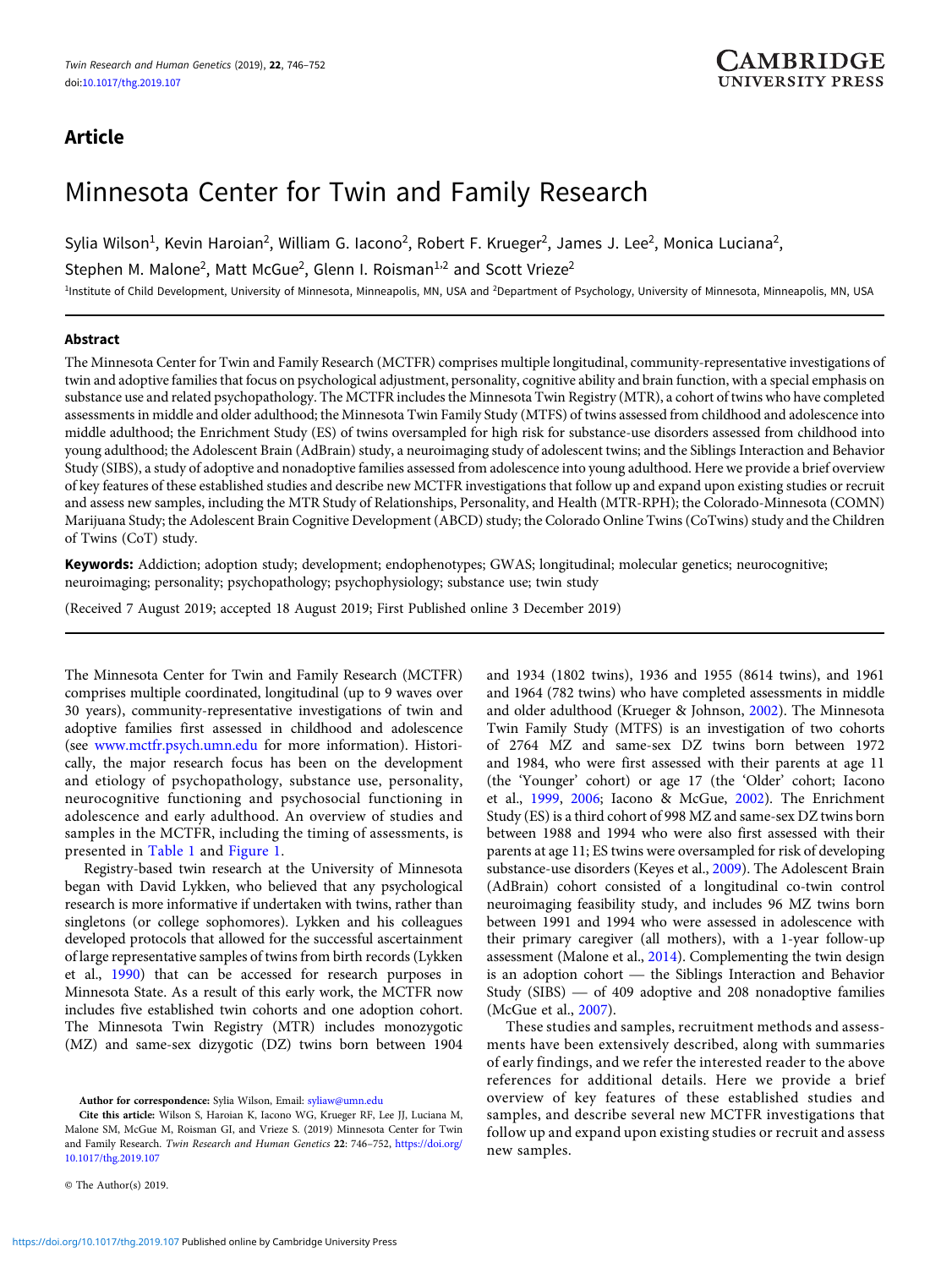#### <span id="page-1-0"></span>Table 1. Overview of established MCTFR cohorts

| Cohort                   | Participants                                                                                                                    | Birth years <sup>a</sup>                                | Ageb      | Key constructs                                                                                                                                                                                                                                            | Assessment methods                                                                                                                                                               |
|--------------------------|---------------------------------------------------------------------------------------------------------------------------------|---------------------------------------------------------|-----------|-----------------------------------------------------------------------------------------------------------------------------------------------------------------------------------------------------------------------------------------------------------|----------------------------------------------------------------------------------------------------------------------------------------------------------------------------------|
| <b>MTR</b>               | Twins and their parents,<br>spouses, siblings and<br>children (11,198)                                                          | 1904-1934 (1802)<br>1936-1955 (8614)<br>1961-1964 (782) | $29 - 52$ | Demographics, personality,<br>occupational interests,<br>leisure-time activities                                                                                                                                                                          | Questionnaires                                                                                                                                                                   |
| <b>MTSADA</b>            | Twins from the<br>MTR (1359)                                                                                                    | 1936-1955                                               | $60+$     | Psychopathology, substance<br>use, psychosocial functioning,<br>physical health, exercise, diet,<br>relationships, life stress,<br>cognitive functioning                                                                                                  | Interviews/questionnaires,<br>neurocognitive testing                                                                                                                             |
| MTFS 'Younger'<br>cohort | Twins (1512) and<br>their parents (1521)                                                                                        | 1977-1984                                               | 11        | Psychopathology, substance<br>use, personality, psychosocial<br>functioning, relationships, social<br>support, life events/trauma<br>exposure, anthropometry,<br>endophenotypes, cognitive<br>functioning, reward processing,<br>brain structure/function | Interviews/questionnaires,<br>psychophysiology,<br>neurocognitive testing,<br>neuroimaging, genome-wide<br>microarray, exome microarray,<br>10x depth whole genome<br>sequencing |
| MTFS 'Older'<br>cohort   | Twins (1252) and<br>their parents (1221)                                                                                        | 1972-1977                                               | 17        | Same as MTFS Younger cohort                                                                                                                                                                                                                               | Same as MTFS Younger cohort                                                                                                                                                      |
| ES                       | Twins (998) and<br>their parents (939)                                                                                          | 1988-1994                                               | 11        | Same as MTFS Younger cohort                                                                                                                                                                                                                               | Same as MTFS Younger cohort                                                                                                                                                      |
| AdBrain                  | Twins (96) and<br>their parents (96)                                                                                            | 1991-1994                                               | $11 - 21$ | Same as MTFS Younger cohort                                                                                                                                                                                                                               | Same as MTFS younger cohort<br>except 10x depth whole genome<br>sequencing                                                                                                       |
| <b>SIBS</b>              | Adoptees (692) and<br>nonadoptees (540) and<br>their parents (1158) from<br>adoptive (409) and<br>nonadoptive (208)<br>families | 1978-1991 (adoptees<br>and nonadoptees)                 | 15        | Psychopathology, substance<br>use, personality, psychosocial<br>functioning, relationships, social<br>support, life events/trauma<br>exposure, cognitive functioning                                                                                      | Same as MTFS Younger cohort<br>except 10x depth whole genome<br>sequencing                                                                                                       |

Note: MCTFR = the Minnesota Center for Twin and Family Research, MTR = Minnesota Twin Registry, MTSADA = Minnesota Twin Study of Adult Development and Aging, MTFS = Minnesota Twin Family Study, ES = Enrichment Study, AdBrain = Adolescent Brain Study, SIBS = Sibling Interaction and Behavior Study.

<sup>a</sup>Birthyears of twins or adoptees, N in parenthesis.

bAge in years at first assessment.



#### Fig. 1. Ages at assessment of established MCTFR participant cohorts.

Note: Ages in black represent completed assessments. Ages in gray are target ages for ongoing assessments. The figure illustrates the coordinated nature of assessments across the MCTFR. Also illustrated is the lifespan development approach taken in the MCTFR, with research spanning from middle childhood  $int_0$  later adulthood. MCTFR = the Minnesota Center for Twin and Family Research, MTR = Minnesota Twin Registry, MTFS = Minnesota Twin Family Study, ES = Enrichment Study, AdBrain = Adolescent Brain Study, SIBS = Sibling Interaction and Behavior Study.

#### Overview of Established MCTFR Cohorts

The MCTFR twin samples are population-based and representative of Minnesota State in demographic characteristics (for adult twins and for families with children living at home for adolescent twins) at the targeted birth years. MTR twins were identified from Minnesota State birth certificates, which are publically available. All located twins were invited to participate. Zygosity was determined using self-report on a zygosity questionnaire and follow-up genotyping was sought in some cases (e.g., when zygosity was uncertain). MTR twins completed brief questionnaires via email when they were enrolled, and subsets of MTR twins have completed subsequent in-person assessments; parents, spouses, same-sex siblings and children of MTR twins were also recruited and completed brief questionnaires via email at the time of the initial ascertainment. The Minnesota Twin Study of Adult Development and Aging (MTSADA) includes MTR twins born between 1904 and 1934 who were assessed in later life (60 years and older) in their homes on a battery of cognitive and healthrelated assessments relevant to aging (Finkel & McGue, [1993\)](#page-5-0). MTFS, ES and AdBrain twins were identified from birth records and, based on a brief interview with a parent (usually the mother), twins were invited to participate if they met minimal inclusion criteria (e.g., no physical/psychological characteristics that would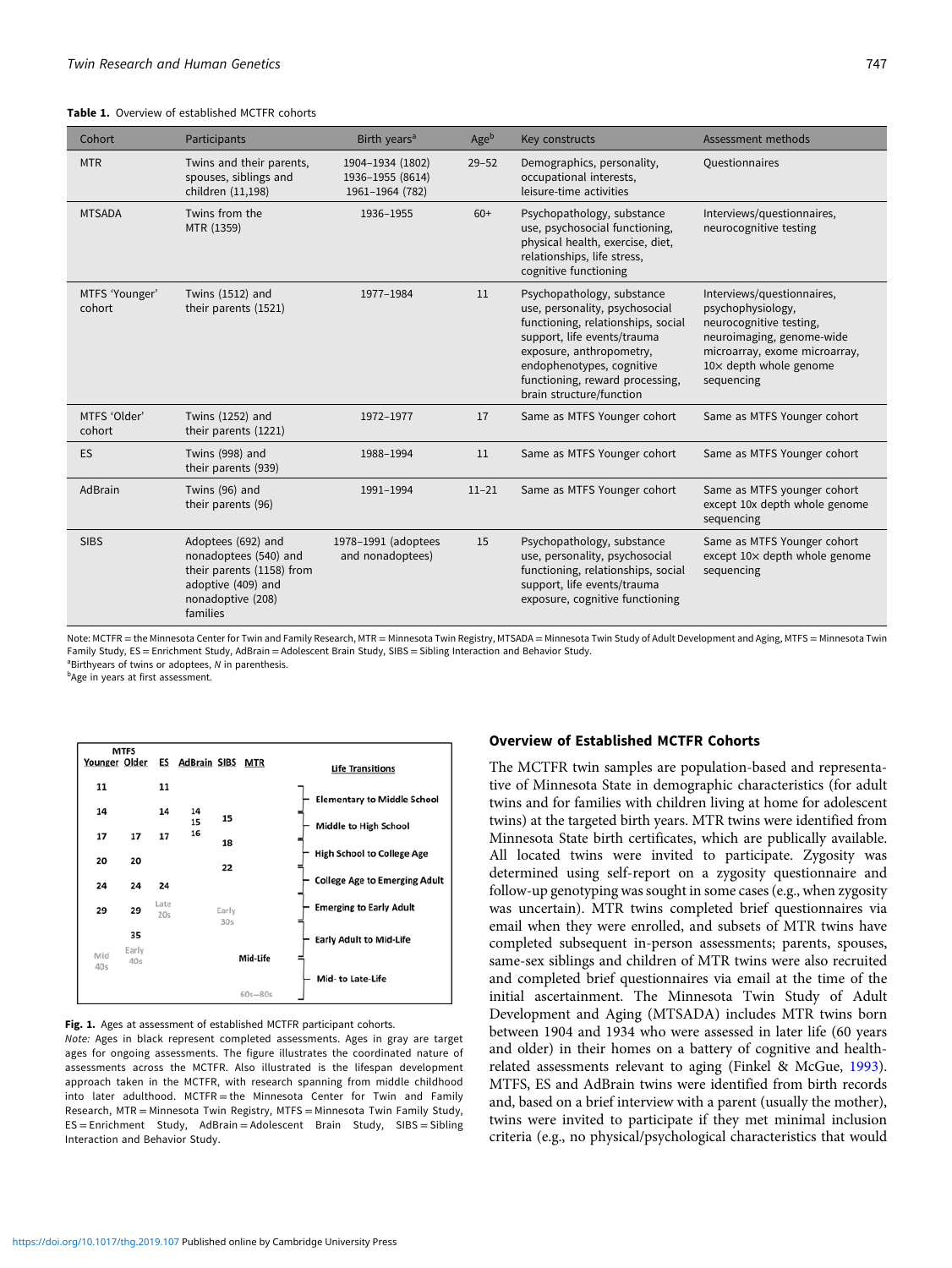preclude participation). To enrich the representation of twins at high risk for substance misuse, a subset of twins in the ES sample was recruited only if at least one member of the twin pair exceeded a predetermined threshold that maximized sensitivity for identifying disruptive behavior disorders. An additional exclusion criterion for twins in the AdBrain sample was contraindication for undergoing a neuroimaging assessment. Zygosity in MTFS, ES and AdBrain was determined using parent report on a zygosity questionnaire, staff evaluation of physical similarity, fingerprint ridge count and DNA-based confirmation for dizygotic twins. At study intake and follow-up assessments, MTFS and ES twins (and all available biological and stepparents through twin age 17 years) visited the MCTFR laboratories to complete a daylong assessment, including interviews and questionnaires assessing psychopathology, personality, relationships, social adjustment and other characteristics. Twins also participated in psychophysiological assessments designed to identify and evaluate electrophysiological endophenotypes (Gottesman & Gould, [2003](#page-5-0); Iacono et al., [2000](#page-5-0)), neurocognitive testing and, more recently, neuroimaging. At study intake and the follow-up assessment, AdBrain twins (and their primary caregivers, all mothers) visited the MCTFR laboratories to complete a daylong assessment comparable to that completed by MTFS and ES twins except with expanded neurocognitive assessment and neuroimaging, which was subsequently adopted in MTFS and ES assessments. Adoptive and nonadoptive families in SIBS were recruited through private adoption agencies in Minnesota and birth records, respectively. At intake, SIBS families visited the MCTFR laboratories to complete a half-day assessment that included interviews and questionnaires, neurocognitive testing and videotaped family interaction tasks. The SIBS sample has been followed up multiple times, with both in-person and telephone-based assessments. Blood, saliva or buccal samples were also collected from children and their parents, allowing for subsequent genome-wide and rare variant exome genotyping, and moderate-depth whole genome sequencing on a large subset of children and their parents in MTFS, ES and SIBS cohorts (Miller et al., [2012](#page-5-0); Vrieze et al., [2014](#page-5-0)).

MTFS, ES, AdBrain and SIBS assessments were carefully coordinated across MCTFR studies and samples such that most analyses can be conducted using the combined twin cohorts and the adoption sample; MTR assessments were also coordinated with other MCTFR studies and samples, as well as the Minnesota Study of Twins Reared Apart (MISTRA; Bouchard et al., [1981](#page-4-0)), so data may be combined and/or compared with these samples. Overall, we have had consistently high rates of participation in our longitudinal studies, generally between 85% and 90%.

#### Overview of Current MCTFR Investigations

The genetically informative study designs that comprise the **Overview of Current MCTFR Investigations**<br>The genetically informative study designs that comprise the<br>MCTFR — especially the integration of twins, adoptive and **Overview of Current MCTFR Investigations**<br>The genetically informative study designs that comprise the<br>MCTFR — especially the integration of twins, adoptive and<br>nonadoptive siblings, and their parents — makes it possible t investigate the separate, as well as combined, influence of genes and environments on adaptive and maladaptive outcomes. Assessments are multimodal and relatively comprehensive across varied forms of psychopathology, as well as other indicators of psychosocial functioning, individual difference factors, and familial and environmental risk and protective factors. The coordinated nature of assessments across studies yields moderately sized samples with longitudinal assessments spanning decades. Psychophysiology is a longstanding strength of the MCTFR, and we now expand upon brain-based assessment with

neuroimaging assessments in our twin samples. Combining longitudinal assessments across key developmental periods with twin discordance and difference methods (e.g., the co-twin control method; Lee, [2012;](#page-5-0) McGue et al., [2010;](#page-5-0) Rutter, [2007](#page-5-0)) increases the quality of causal inferences.

All of this has allowed for impactful research on the nature of genetic and environmental etiology on behavior and the brain. To give just a few examples, the MCTFR has produced important work on the genetic architecture of externalizing psychopathology and substance misuse (Hicks et al., [2004](#page-5-0); Krueger et al., [2002\)](#page-5-0); the development and longitudinal outcomes of substance misuse and related psychopathology (Elkins et al., [2007](#page-5-0); Iacono et al., [2002](#page-5-0); Irons et al., [2007;](#page-5-0) Keyes et al., [2008;](#page-5-0) King et al., [2004;](#page-5-0) Vrieze et al., [2012](#page-5-0)); the familial transmission of psychological, psychophysiological and psychosocial characteristics (Hicks et al., [2013](#page-5-0), [2004;](#page-5-0) Tully et al., [2008](#page-5-0)); rigorous tests of candidate endophenotypes (Iacono et al., [2002,](#page-5-0) [2014](#page-5-0), [2017\)](#page-5-0); and the causal nature of substance exposure on cognitive functioning and brain structure and functioning (Harper et al., [2018](#page-5-0); Jackson et al., [2016](#page-5-0); Malone et al., [2014](#page-5-0); Wilson et al., [2015\)](#page-6-0).

New initiatives will continue to refine and extend these discoveries. Twins in the MTR are now in older adulthood, and twins and siblings in the original MCTFR samples are in early and middle adulthood. In addition to continuing and expanding upon regular assessments of the existing MCTFR studies and samples described here to ask new questions about adult development and functioning, we are also engaged in a number of new investigations, including new recruitments of twins and their children (see [Table 2\)](#page-3-0).

# Effects of Relationships and Personality on Health in Later Life

The MTR Study of Relationships, Personality, and Health (MTR-RPH) is a classical twin study of relationships, personality and both physical and cognitive health in later life in the MTR cohort. We are now recruiting ∼400 MZ and ∼400 same-sex DZ twin pairs for a follow-up assessment of relationships, personality and physical health, including blood-based biomarkers and anthropometric markers. We are using the co-twin control design to disambiguate the etiology of well-documented phenotypic associations among relationship quality, personality and both physical and cognitive health outcomes in later life.

# Role of Adolescent Alcohol Use on Health and Social Functioning in Middle Adulthood

The effects of alcohol use are heavily studied in adolescence and young adulthood. Much less is known about the effects of alcohol use during middle age. In the MTFS Older cohort, we are evaluating how adolescent alcohol use is related to physical and mental health, as well as social (e.g., educational and occupational attainment) outcomes in participants' 40s and 50s. Once again using a co-twin control design, this research will allow relatively stringent tests of the environmentally mediated effect of adolescent and adult alcohol exposure on midlife functioning.

#### Effects of Substance Misuse on the Adult Brain

Most models of addiction implicitly or explicitly attribute deviations to the neurotoxic effect of substances and their sequelae on the brain (Jacobus & Tapert, [2013;](#page-5-0) Volkow et al., [2012\)](#page-5-0). We have recently completed neuroimaging assessments in approximately half of the MTFS Younger cohort in their mid-30s and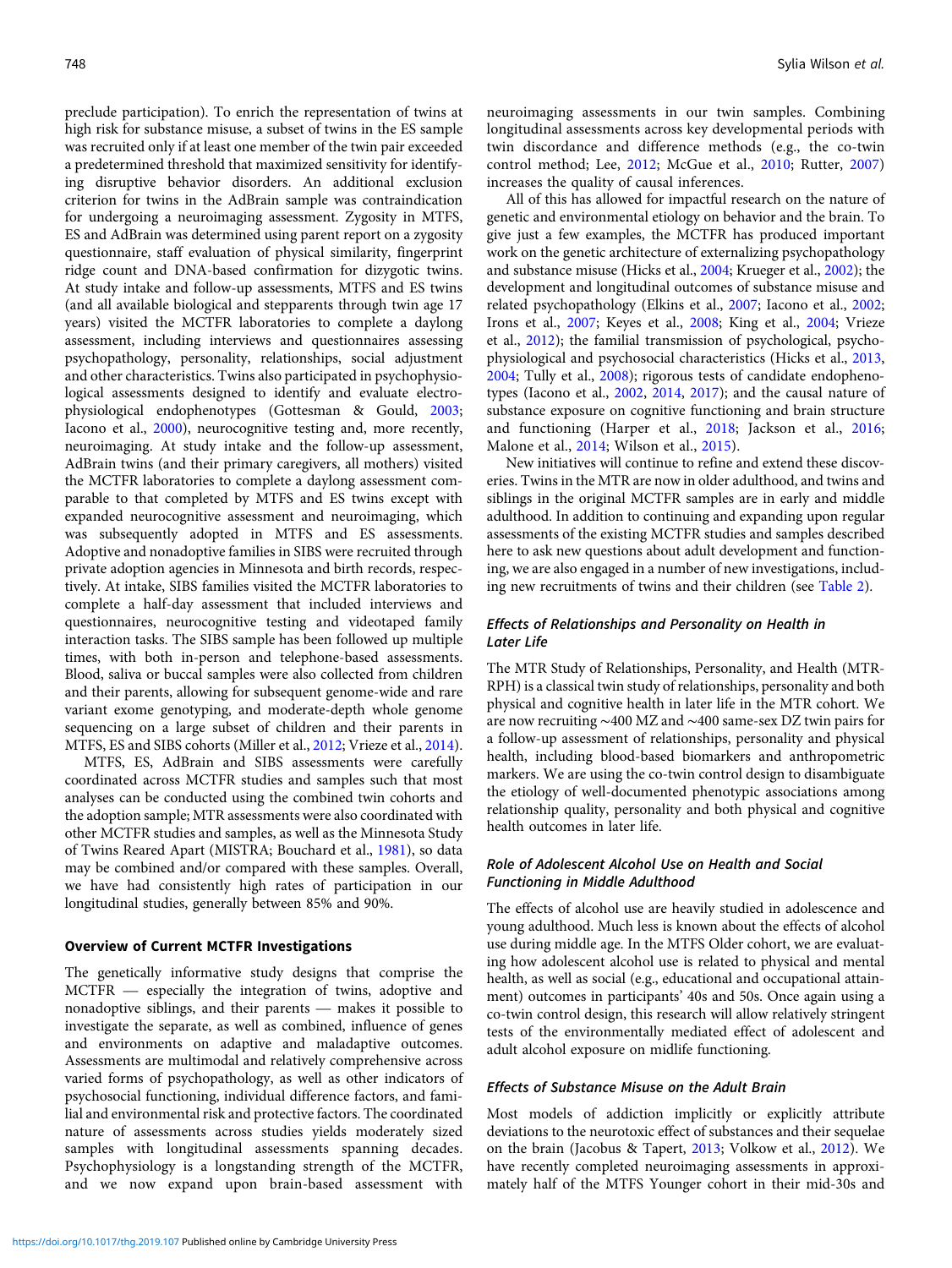#### <span id="page-3-0"></span>Table 2. Overview of current MCTFR investigations

| Relationships, personality and health in later life: Minnesota Twin Registry Study of Relationships, Personality, and Health (MTR-RPH)                                                                                                                                                                                                                                                                                                                                                                                                                                                          |
|-------------------------------------------------------------------------------------------------------------------------------------------------------------------------------------------------------------------------------------------------------------------------------------------------------------------------------------------------------------------------------------------------------------------------------------------------------------------------------------------------------------------------------------------------------------------------------------------------|
| Participants: $\sim$ 1600 twins from the MTR, now in their 60s-80s. Assessments are ongoing.<br>Methods: Interviews/questionnaires, physiology, neurocognitive testing.<br>Constructs: Psychopathology, personality, psychosocial functioning, physical health, relationships, anthropometry, cognitive functioning.                                                                                                                                                                                                                                                                            |
| Alcohol use, health and social functioning in middle adulthood: midlife health and social functioning assessment in MTFS Older cohort                                                                                                                                                                                                                                                                                                                                                                                                                                                           |
| Participants: ~1100 twins from the MTFS older cohort, now in their mid-40s. Assessments are ongoing.<br>Methods: Interviews/questionnaires, physiology, neurocognitive testing, genotyping.<br>Constructs: Psychopathology, substance use, personality, psychosocial functioning, physical health, relationships, social support, life events/trauma<br>exposure, anthropometry, cognitive functioning.                                                                                                                                                                                         |
| Substance misuse and the adult brain: neuroimaging assessment in MTFS Younger and ES cohorts                                                                                                                                                                                                                                                                                                                                                                                                                                                                                                    |
| Participants: ~1600 twins from the MTFS younger cohort, now in their mid-30s, and the ES cohort, now in their mid-20s. Assessments are now<br>complete.<br>Methods: Interviews/questionnaires, psychophysiology, neurocognitive testing, neuroimaging.<br>Constructs: Psychopathology, substance use, personality, psychosocial functioning, relationships, social support, life events/trauma exposure,<br>anthropometry, endophenotypes, cognitive functioning, reward processing, brain structure/function.                                                                                  |
| Effects of the rearing environment in adulthood: adult assessment in SIBS families                                                                                                                                                                                                                                                                                                                                                                                                                                                                                                              |
| Participants: ~1200 adopted and nonadopted children, now in their late-20s through mid-30s, and their parents. Assessments are ongoing.<br>Methods: Interviews/questionnaires, neurocognitive testing.<br>Constructs: Psychopathology, substance use, personality, psychosocial functioning, relationships, social support, life events/trauma exposure, cognitive<br>functioning.                                                                                                                                                                                                              |
| Recreational marijuana legalization: Colorado-Minnesota (COMN) Marijuana Study                                                                                                                                                                                                                                                                                                                                                                                                                                                                                                                  |
| Participants: ~3700 twins from the MTFS Younger cohort, now in their mid-30s; the MTFS Older cohort, now in their mid-40s; the ES cohort, now in<br>their mid-20s, and $\sim$ 2000 twins from Colorado. Assessments are ongoing.<br>Methods: Interviews/questionnaires, neurocognitive testing.<br>Constructs: Psychopathology, substance use, personality, psychosocial functioning, relationships, social support, life events/trauma exposure, cognitive<br>functioning.                                                                                                                     |
| Developing adolescent brain: Adolescent Brain Cognitive Development (ABCD) Study                                                                                                                                                                                                                                                                                                                                                                                                                                                                                                                |
| Participants: ~400 twins, ~200 singletons and their parents from the larger ABCD consortia. Children were born between 2006 and 2009, and first<br>assessed at age 9-10 years, with prospective assessments for 10 years. Assessments are ongoing.<br>Methods: Interviews/questionnaires, neurocognitive testing, neuroimaging, genome-wide microarray.<br>Constructs: Psychopathology, substance use, personality, psychosocial functioning, relationships, social support, life events/trauma exposure,<br>anthropometry, cognitive functioning, reward processing, brain structure/function. |
| Intensive longitudinal assessments: Colorado Online Twin (CoTwin) Study                                                                                                                                                                                                                                                                                                                                                                                                                                                                                                                         |
| Participants: ~1000 twins from Colorado first assessed at age 14-18 years, then followed continuously with a smartphone application for 2-4 years.<br>Assessments are ongoing.<br>Methods: Interviews/questionnaires, smartphone application for intensive longitudinal assessment.<br>Constructs: Psychopathology, substance use, personality, psychosocial functioning, relationships, social support, life events/trauma exposure, executive<br>functioning, continuous location logging and image/audio sampling.                                                                           |
| Intergenerational transmission of substance misuse: Children of Twins (CoT) Study                                                                                                                                                                                                                                                                                                                                                                                                                                                                                                               |
| Participants: 176 children of MTFS twin parents. Children were born between 2002 and 2010, and first assessed at age 7-13 years. Assessments are now<br>complete.<br>Methods: Interviews/questionnaires, neurocognitive testing, neuroimaging.<br>Constructs: Psychopathology, substance use, personality, psychosocial functioning, relationships, social support, life events/trauma exposure, cognitive<br>functioning, reward processing, brain structure/function.                                                                                                                         |
| Note: Several current investigations are ongoing follow-up assessments or extensions of the established MCTFR participant cohorts described in Table 1.                                                                                                                                                                                                                                                                                                                                                                                                                                         |

the ES cohort in their mid-20s. We are now using the co-twin control method to evaluate the causal effect of adolescent substance use and misuse, as well as persistence and desistence in adulthood, on the adult brain (Wilson et al., [2018\)](#page-6-0).

#### Effects of the Rearing Environment in Adulthood

Adoption designs allow effective controls for passive gene–environment correlation, but few have prospectively evaluated the effect of the rearing environment in early to mid-adulthood. We enect of the rearing environment in early to mid-adulthood. We<br>are conducting a follow-up assessment of the SIBS adoption<br>sample (parents and children) in a study evaluating the long-term<br>effects of the rearing environment sample (parents and children) in a study evaluating the long-term effects of the rearing environment on behavioral outcomes in moved out of their parents' home. The study will also help to address how individuals understand heritability and genetic risk among individuals where genetic influences might have special significance due to their involvement in adoption (Willoughby, Love et al., [2019](#page-6-0)).

#### Effects of Recreational Marijuana Legalization on Adults

Many states in the United States are legalizing the recreational use of marijuana, with little known about the possible effects of such changes. In collaboration with the Institute for Behavioral Genetics at the University of Colorado Boulder on the Colorado-Minnesota (COMN) Marijuana Study, we are conducting assessments with all MTFS and ES twins in a total sample of more than 5500 twins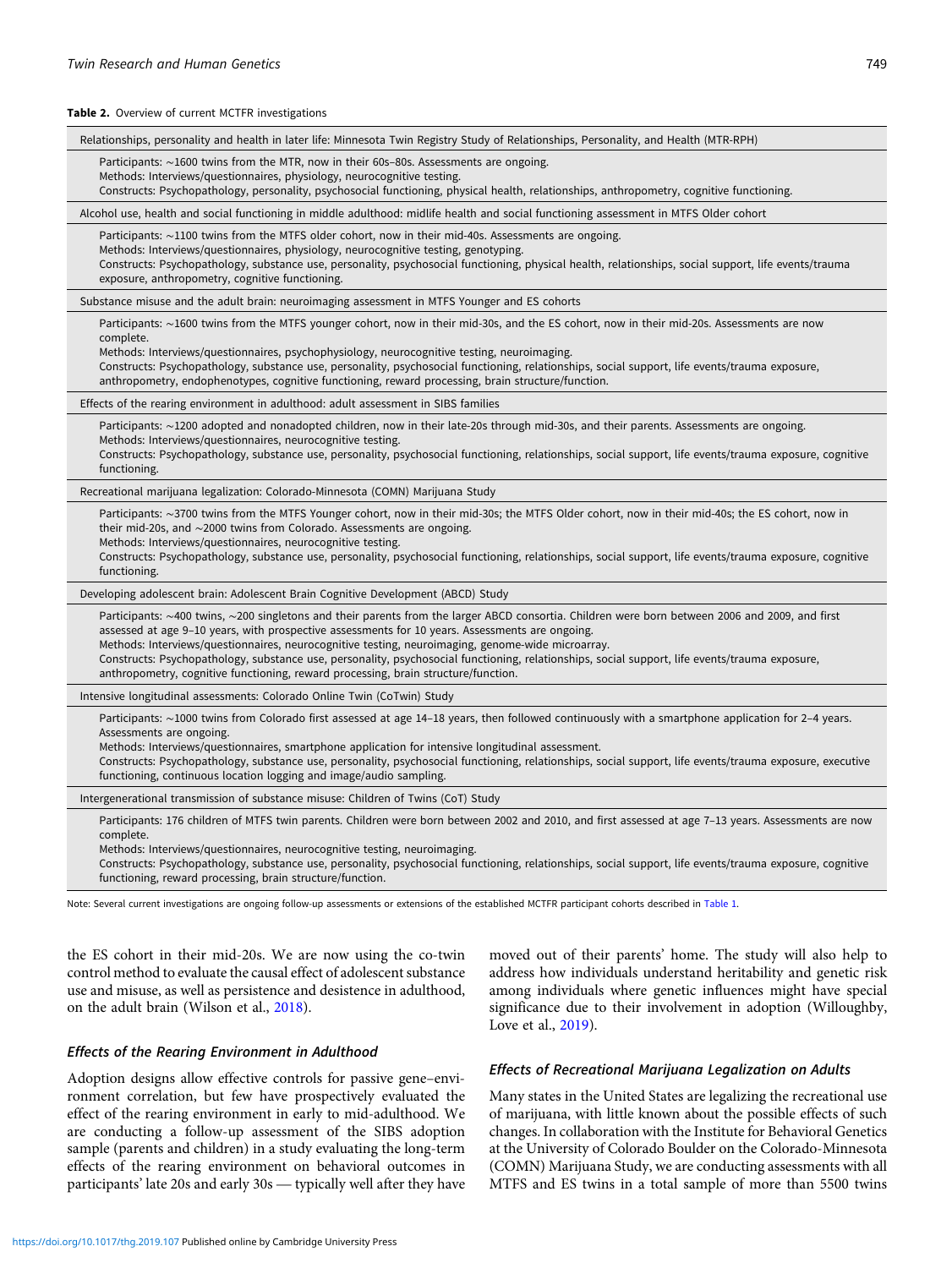<span id="page-4-0"></span>across both institutions. We will evaluate the effect of recreational marijuana legalization on drug use, psychopathology, cognitive ability, personality and psychosocial functioning trajectories. The legalization event in Colorado will be complemented with a co-twin control analysis to better evaluate the causal impact of marijuana use on these outcomes.

#### The Developing Brain in Adolescence

The Adolescent Brain Cognitive Development (ABCD) study is a 21-site longitudinal Consortium study of over 11,875 children first assessed with their parents at age 9 or 10, who are being prospectively followed for a 10-year span into adolescence and early adulthood. The ABCD study examines neurobehavioral development through adolescence and into early adulthood using behavioral, genetic and neuroimaging methods, with the goal of identifying neurobiological, psychological, familial and environmental risk and protective factors for substance initiation and misuse, and mental, physical and psychosocial functioning (see [www.](http://www.abcdstudy.org) [abcdstudy.org](http://www.abcdstudy.org) for more information). The MCTFR is the leader of the four-site Twin Hub of the ABCD study, which has recruited over 1600 MZ and same-sex DZ twins (from over 800 twin pairs); 400 twins and 200 singletons were recruited in Minnesota. The inclusion of twins within the ABCD study greatly increases the conclusions that can be drawn regarding causal impacts of substance use on developmental trajectories (Iacono et al., [2018](#page-5-0)). Using ABCD data, we will evaluate the relative influence of genetic and environmental factors for a range of phenotypes, as well as use the co-twin control design to address critical questions about the causal relationships among substance use and other environmental exposures for the developing brain and related functioning.

# Intensively Longitudinal Assessments With Wireless **Technology**

New technologies create new avenues to measure behavior. In collaboration with the Institute for Behavioral Genetics at the University of Colorado Boulder in the Colorado Online Twins (CoTwins) study, we have begun a new recruitment of ∼1000 adolescent MZ and same- and opposite-sex DZ twins from Colorado. In addition to in-person assessments, twins are followed continuously for 2–4 years with a smartphone application. We will evaluate psychological change (e.g., mood, substance use, cognitive ability, personality) with weekly longitudinal assessments. The application also logs location information that can be referenced against geographical information systems to extract location-based environmental context. This information will be used to systematically measure and evaluate environmental exposures.

## Intergenerational Transmission of Substance Misuse in Children of Twins

A longstanding question in developmental psychology is how traits are transmitted from one generation to the next. The MCTFR has been answering such questions for years using a nuclear twin family design (i.e., twins and their parents). Because both parents and their children have been densely genotyped, we can further triangulate parenting effects by testing the association of nontransmitted parental alleles with functioning in children (i.e., the so-called nature-nurture effect; Willoughby, McGue et al., [2019](#page-6-0)). We are now extending the nuclear twin family model through our pilot Children of Twins (CoT) study, which yields threegeneration pedigrees. Like an adoption study, the childrenof-twins design can control for passive gene–environment correlation to distinguish genetic from environmental mediation of parent–child transmission (McAdams et al., [2014\)](#page-5-0). The children-of-twins recruitment focuses on the development and familial transmission of substance misuse, psychopathology and relevant aspects of brain structure and function that may contribute to these conditions.

#### Extensive Collaborations

The MCTFR is highly collaborative. In addition to coordinated data collection efforts with investigators in Colorado-Minnesota projects and in ABCD, our investigators routinely contribute data and expertise to local and international collaborations. These include the Consortium on Interplay of Genes and Environment across Multiple Studies (IGEMS; Pedersen et al. [\(2019\)](#page-5-0) this issue) and the Collaborative Project of Development of Anthropometrical Measures in Twins (CODATwins) consortium (Jelenkovic et al., [2016\)](#page-5-0), a brain electrophysiology consortium (Smit et al., [2018\)](#page-5-0) and genetic association meta-analysis consortia on traits related to MCTFR goals (Lee et al., [2018](#page-5-0); Liu et al., [2019](#page-5-0); McCarthy et al., [2016](#page-5-0)). We currently collaborate with dozens of investigators outside of the University of Minnesota who take advantage of the archived dataset, and we welcome new collaborations. Collaborative team science is an increasingly common way to produce ever more definitive research, and the MCTFR works within such a framework while maintaining datasets and investigations that can also stand firmly on their own.

Financial Support. Research reported in this article was supported by the National Institute of Aging of the National Institutes of Health under award numbers R01AG06886 (MTSADA; PI: M. M.) and R01AG053217 (MTR-RPH; PIs: R. F. K., G. I. R.); National Institute on Alcohol Abuse and Alcoholism of the National Institutes of Health under award numbers R37AA09367 (MTFS; PI: M. M.), R21AA017314 (AdBrain; PI: S. M. M.) and R01AA11886 (SIBS; PI: M. M.); National Institute on Drug Abuse of the National Institutes of Health under award numbers R37DA05147 (MTFS; PI: W. G. I.), R01DA042755 (COMN; PIs: J. K. H., C. H., M. M., S. V.), U01DA041120 (ABCD; PIs: M. M. L., W. G. I.), U01DA046413 (CoTwins; PIs: S. V., N. P. F.), R01DA037904 (PI: S. V.), R01DA044283 (PI: S. V.), U01DA024417 (PI: W. G. I.), R01DA024417 (PI: W. G. I.) and K01DA037280 (PI: S. W.); National Institute of Mental Health of the National Institutes of Health under award numbers R01MH37860 (MTR; PI: D. T. L.) and R01MH066140 (SIBS; PI: M. M.); and Grant Number 60780 from the John Templeton Foundation as part of their Genetics and Human Agency initiative (SIBS; PIs: J. J. L., M. M.). The content is solely the responsibility of the authors and does not necessarily represent the official views of the National Institutes of Health or the John Templeton Foundation. The research was also supported by resources from the University of Minnesota's Center for Magnetic Resonance Research (P41-RR008079, P41-EB015894, P30-NS076408), and the Minnesota Supercomputing Institute.

Ethical Standards. The authors assert that all procedures contributing to this work comply with the ethical standards of the relevant national and institutional committees on human experimentation and with the Helsinki Declaration of 1975, as revised in 2008.

#### References

Bouchard, T. J. Jr., Heston, L., Eckert, E., Keyes, M., & Resnick, S. (1981). The Minnesota study of twins reared apart: Project description and sample results in the developmental domain. Progress in Clinical and Biological Research, 69, 227.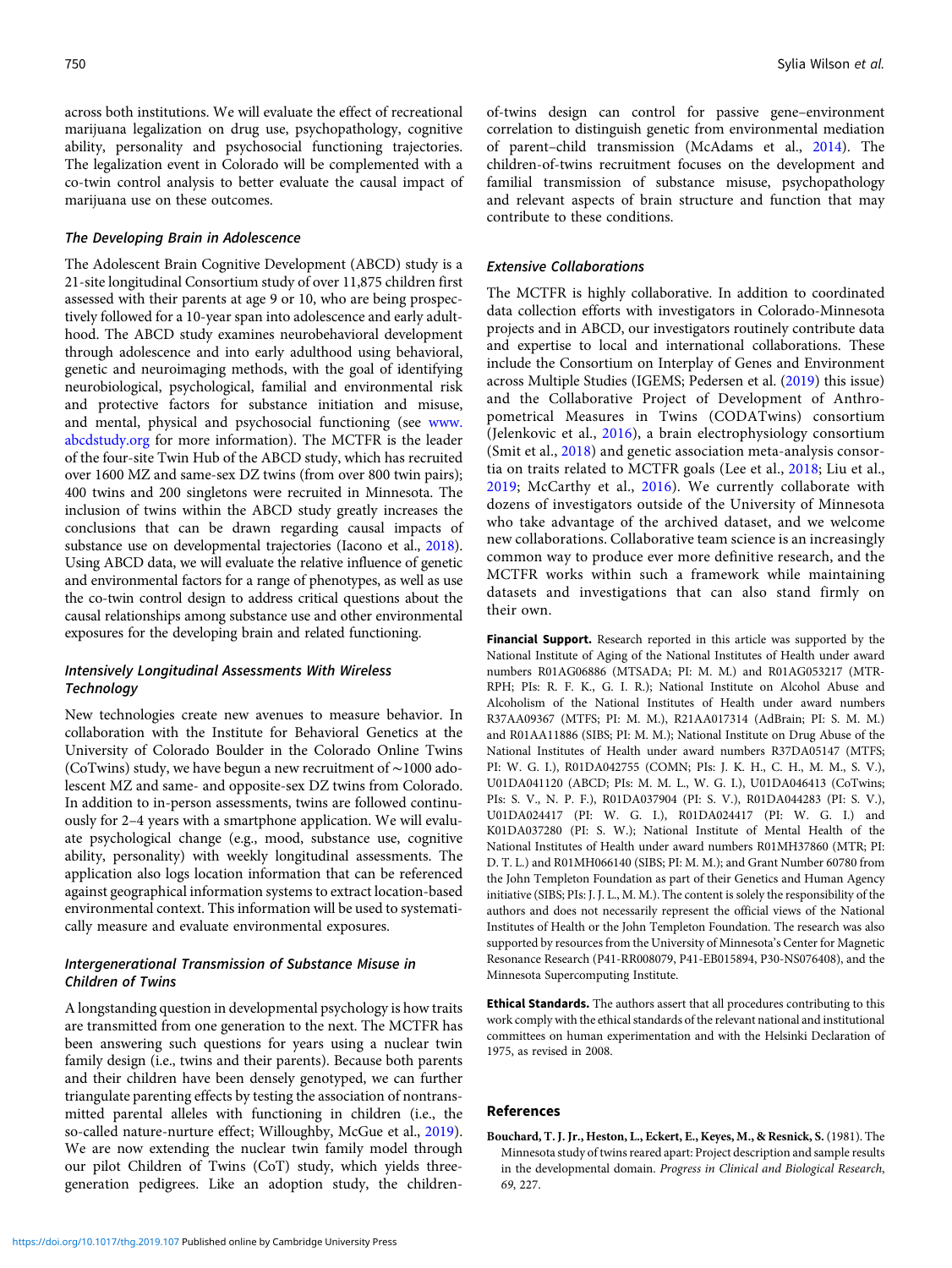- <span id="page-5-0"></span>Elkins, I. J., McGue, M., & Iacono, W. G. (2007). Prospective effects of attention-deficit/hyperactivity disorder, conduct disorder, and sex on adolescent substance use and abuse. Archives of General Psychiatry, 64, 1145–1152.
- Finkel, D., & McGue, M. (1993). The origins of individual differences in memory among the elderly: A behavior genetic analysis. Psychology and Aging, 8, 527.
- Gottesman, I. I., & Gould, T. D. (2003). The endophenotype concept in psychiatry: Etymology and strategic intentions. American Journal of Psychiatry, 160, 636–645.
- Harper, J., Malone, S. M., & Iacono, W. G. (2018). Impact of alcohol use on EEG dynamics of response inhibition: A cotwin control analysis. Addiction Biology, 23, 256–267.
- Hicks, B. M., Foster, K. T., Iacono, W. G., & McGue, M. (2013). Genetic and environmental influences on the familial transmission of externalizing disorders in adoptive and twin offspring. JAMA Psychiatry, 70, 1076–1083.
- Hicks, B. M., Krueger, R. F., Iacono, W. G., McGue, M., & Patrick, C. J. (2004). Family transmission and heritability of externalizing disorders: A twin-family study. Archives of General Psychiatry, 61, 922–928.
- Iacono,W. G., Carlson, S. R., & Malone, S. M.(2000). Identifying a multivariate endophenotype for substance use disorders using psychophysiological measures. International Journal of Psychophysiology, 38, 81–96.
- Iacono, W. G., Carlson, S. R., Malone, S. M., & McGue, M. (2002). P3 event-related potential amplitude and the risk for disinhibitory disorders in adolescent boys. Archives of General Psychiatry, 59, 750–757.
- Iacono, W. G., Carlson, S. R., Taylor, J., Elkins, I. J., & McGue, M. (1999). Behavioral disinhibition and the development of substance-use disorders: Findings from the Minnesota Twin Family Study. Development and Psychopathology, 11, 869–900.
- Iacono, W. G., Heath, A. C., Hewitt, J. K., Neale, M. C., Banich, M. T., Luciana, M. M., ... Bjork, J. M. (2018). The utility of twins in developmental cognitive neuroscience research: How twins strengthen the ABCD research design. Developmental Cognitive Neuroscience, 32, 30–42.
- Iacono, W. G., Malone, S. M., & Vrieze, S. I. (2017). Endophenotype best practices. International Journal of Psychophysiology, 111, 115–144.
- Iacono, W. G., & McGue, M. (2002). Minnesota twin family study. Twin Research, 5, 482–487.
- Iacono, W. G., McGue, M., & Krueger, R. F. (2006). Minnesota center for twin and family research. Twin Research and Human Genetics, 9, 978–984.
- Iacono, W. G., Vaidyanathan, U., Vrieze, S. I., & Malone, S. M. (2014). Knowns and unknowns for psychophysiological endophenotypes: Integration and response to commentaries. Psychophysiology, 51, 1339–1347.
- Irons, D. E., McGue, M., Iacono, W. G., & Oetting, W. S. (2007). Mendelian randomization: A novel test of the gateway hypothesis and models of gene–environment interplay.Development and Psychopathology, 19, 1181–1195.
- Jackson, N. J., Isen, J. D., Khoddam, R., Irons, D., Tuvblad, C., Iacono, W. G., ... Baker, L. A. (2016). Impact of adolescent marijuana use on intelligence: Results from two longitudinal twin studies. Proceedings of the National Academy of Sciences, 113, E500–E508.
- Jacobus, J., & Tapert, S. F. (2013). Neurotoxic effects of alcohol in adolescence. Annual Review of Clinical Psychology, 9, 703–721.
- Jelenkovic, A., Sund, R., Hur, Y.-M., Yokoyama, Y., Hjelmborg, J. v B., Möller, S., ... Ooki, S. (2016). Genetic and environmental influences on height from infancy to early adulthood: An individual-based pooled analysis of 45 twin cohorts. Scientific Reports, 6, 28496.
- Keyes, M., Legrand, L. N., Iacono, W. G., & McGue, M. (2008). Parental smoking and adolescent problem behavior: An adoption study of general and specific effects. American Journal of Psychiatry, 165, 1338–1344.
- Keyes, M. A., Malone, S. M., Elkins, I. J., Legrand, L. N., McGue, M., & Iacono, W. G. (2009). The enrichment study of the Minnesota twin family study: Increasing the yield of twin families at high risk for externalizing psychopathology. Twin Research and Human Genetics, 12, 489–501.
- King, S. M., Iacono, W. G., & McGue, M. (2004). Childhood externalizing and internalizing psychopathology in the prediction of early substance use. Addiction, 99, 1548–1559.
- Krueger, R. F., Hicks, B. M., Patrick, C. J., Carlson, S. R., Iacono, W. G., & McGue, M. (2002). Etiologic connections among substance dependence, antisocial behavior and personality: Modeling the externalizing spectrum. Journal of Abnormal Psychology, 111, 411–412.
- Krueger, R. F., & Johnson, W. (2002). The Minnesota twin registry: Current status and future directions. Twin Research and Human Genetics, 5, 488–492.
- Lee, J. J. (2012). Correlation and causation in the study of personality. European Journal of Personality, 26, 372–390.
- Lee, J. J., Wedow, R., Okbay, A., Kong, E., Maghzian, O., Zacher, M., ... Linnér, R. K. (2018). Gene discovery and polygenic prediction from a genome-wide association study of educational attainment in 1.1 million individuals. Nature Genetics, 50(8), 1112.
- Liu, M., Jiang, Y., Wedow, R., Li, Y., Brazel, D. M., Chen, F., Tian, C. (2019). Association studies of up to 1.2 million individuals yield new insights into the genetic etiology of tobacco and alcohol use. Nature Genetics, 51(2), 237.
- Lykken, D. T., Bouchard, T. J., McGue, M., & Tellegen, A. (1990). The Minnesota twin family registry: Some initial findings. Acta Geneticae Medicae et Gemellologiae: Twin Research, 39, 35–70.
- Malone, S. M., Luciana, M.,Wilson, S., Sparks, J. C., Hunt, R. H., Thomas, K. M., & Iacono, W. G. (2014). Adolescent drinking and motivated decisionmaking: A cotwin-control investigation with monozygotic twins. Behavior Genetics, 44, 407–418.
- McAdams, T. A., Neiderhiser, J. M., Rijsdijk, F. V., Narusyte, J., Lichtenstein, P., & Eley, T. C.(2014). Accounting for genetic and environmental confounds in associations between parent and child characteristics: A systematic review of children-of-twins studies. Psychological Bulletin, 140, 1138–1173.
- McCarthy, S., Das, S., Kretzschmar, W., Delaneau, O., Wood, A. R., Teumer, A., ... Sharp, K. (2016). A reference panel of 64,976 haplotypes for genotype imputation. Nature Genetics, 48, 1279.
- McGue, M., Keyes, M., Sharma, A., Elkins, I., Legrand, L., Johnson, W., & Iacono, W. G. (2007). The environments of adopted and non-adopted youth: Evidence on range restriction from the Sibling Interaction and Behavior Study (SIBS). Behavior Genetics, 37, 449–462.
- McGue, M., Osler, M., & Christensen, K. (2010). Causal inference and observational research: The utility of twins. Perspectives on Psychological Science, 5, 546–556.
- Miller, M. B., Basu, S., Cunningham, J., Eskin, E., Malone, S. M., Oetting, W. S., ... McGue, M. (2012). The Minnesota center for twin and family research genome-wide association study. Twin Research and Human Genetics, 15, 767–774.
- Pedersen, N. L., Gatz, M., Finch, B. K., Finkel, D., Butler, D. A., Dahl Aslan, A., Whitfield, K. E. (2019). IGEMS: The Consortium on Interplay of Genes Human Genetics, 15, 767-774.<br>dersen, N. L., Gatz, M., Finch, B. K., Finkel, D., Butler, D. A., Dahl Aslan,<br>A., Whitfield, K. E. (2019). IGEMS: The Consortium on Interplay of Genes<br>and Environment Across Multiple Studies — Human Genetics. Advance online publication. doi: [10.1017/thg.2019.76](https://doi.org/10.1017/thg.2019.76)
- Rutter, M. (2007). Proceeding from observed correlation to causal inference: The use of natural experiments. Perspectives on Psychological Science, 2, 377–395.
- Smit, D. J., Wright, M. J., Meyers, J. L., Martin, N. G., Ho, Y. Y., Malone, S. M., ... de Geus, E. J. (2018). Genome-wide association analysis links multiple psychiatric liability genes to oscillatory brain activity. Human Brain Mapping, 39, 4183–4195.
- Tully, E. C., Iacono, W. G., & McGue, M. (2008). An adoption study of parental depression as an environmental liability for adolescent depression and childhood disruptive disorders. American Journal of Psychiatry, 165, 1148–1154.
- Volkow, N. D., Wang, G.-J., Fowler, J. S., & Tomasi, D. (2012). Addiction circuitry in the human brain. Annual Review of Pharmacology and Toxicology, 52, 321–336.
- Vrieze, S. I., Feng, S., Miller, M. B., Hicks, B. M., Pankratz, N., Abecasis, G. R., ... McGue, M. (2014). Rare nonsynonymous exonic variants in addiction and behavioral disinhibition. Biological Psychiatry, 75(10), 783–789.
- Vrieze, S. I., Hicks, B. M., Iacono, W. G., & McGue, M. (2012). Decline in genetic influence on the co-occurrence of alcohol, marijuana, and nicotine dependence symptoms from age 14 to 29. American Journal of Psychiatry, 169, 1073–1081.